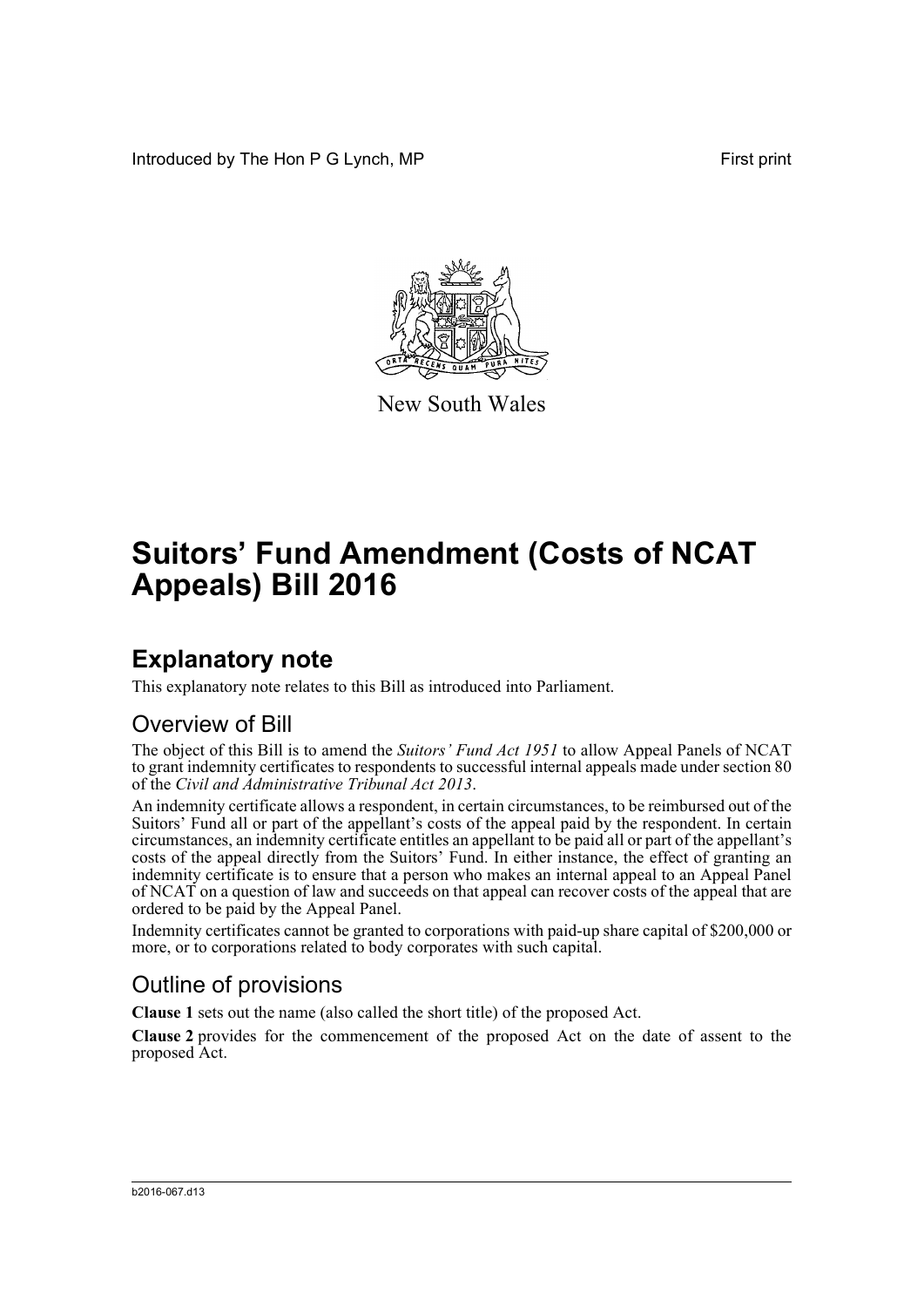#### **Schedule 1 Amendment of Suitors' Fund Act 1951 No 3**

**Schedule 1** gives effect to the object described in the above Overview and makes certain consequential amendments.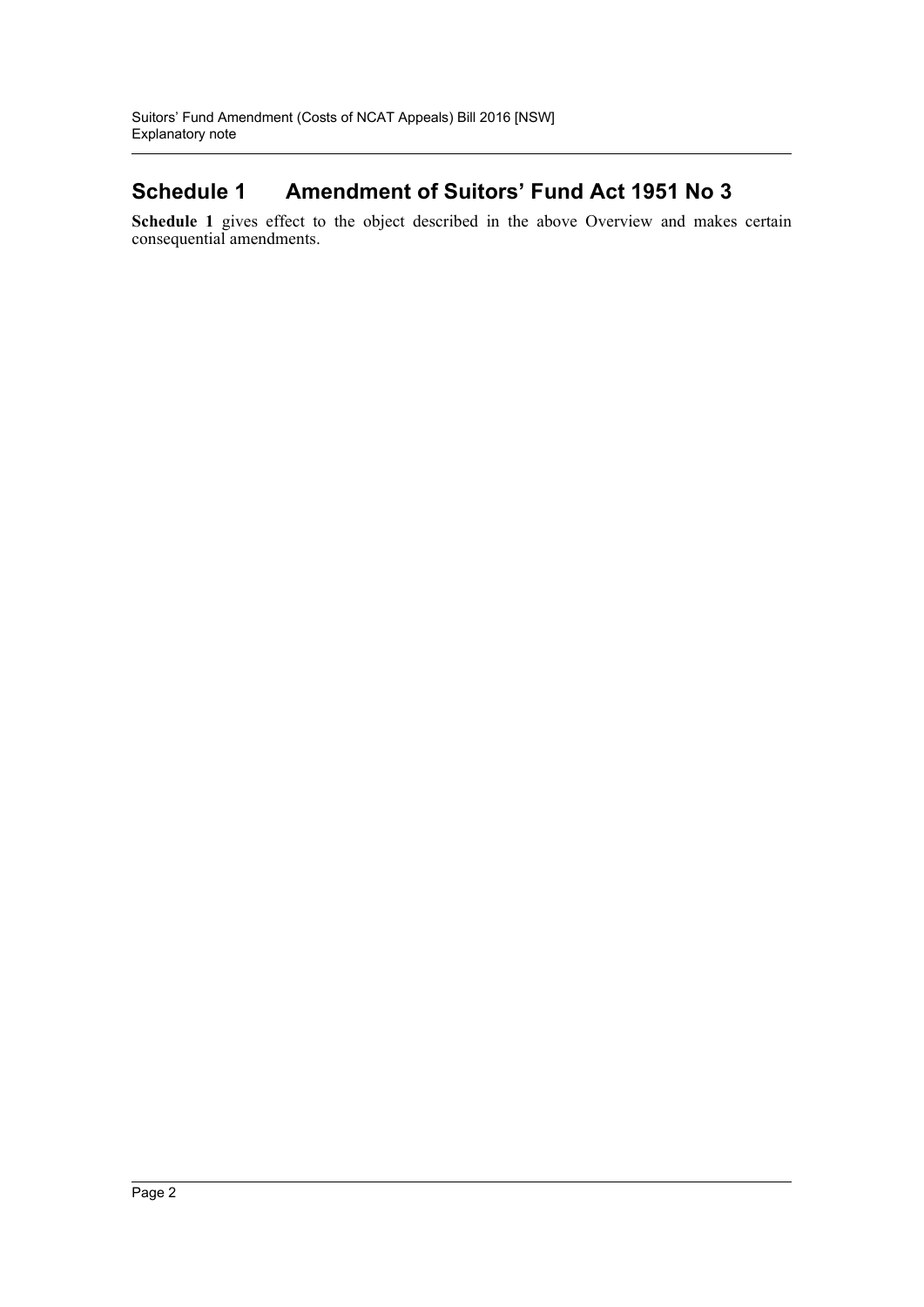Introduced by The Hon P G Lynch, MP First print



New South Wales

# **Suitors' Fund Amendment (Costs of NCAT Appeals) Bill 2016**

### **Contents**

|            |             |                                                 | Page |
|------------|-------------|-------------------------------------------------|------|
|            |             |                                                 |      |
|            | 1           | Name of Act                                     |      |
|            | $2^{\circ}$ | Commencement                                    |      |
| Schedule 1 |             | <b>Amendment of Suitors' Fund Act 1951 No 3</b> |      |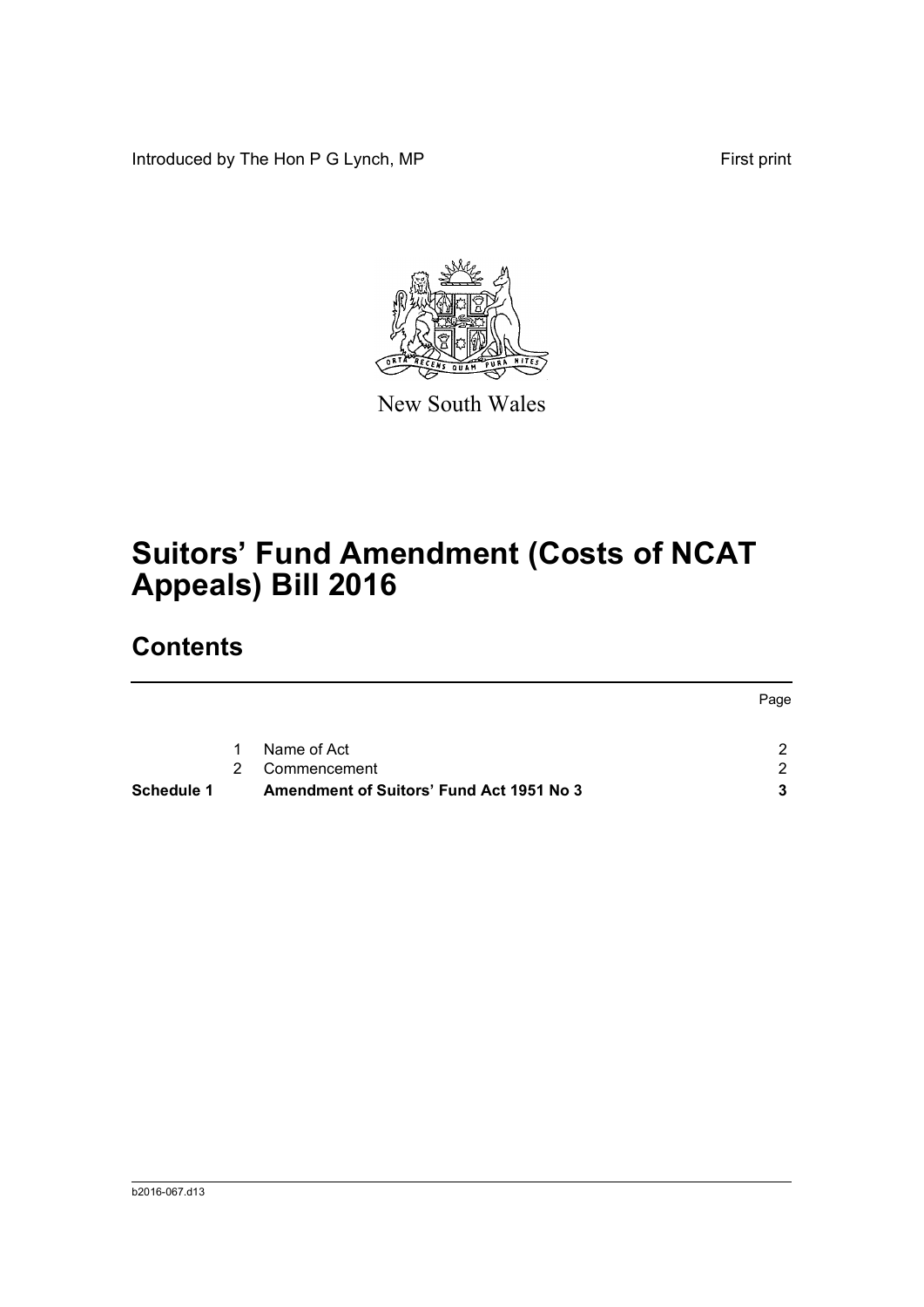

New South Wales

## **Suitors' Fund Amendment (Costs of NCAT Appeals) Bill 2016**

No , 2016

#### **A Bill for**

An Act to amend the *Suitors' Fund Act 1951* in relation to the costs of certain appeals to the Civil and Administrative Tribunal of New South Wales.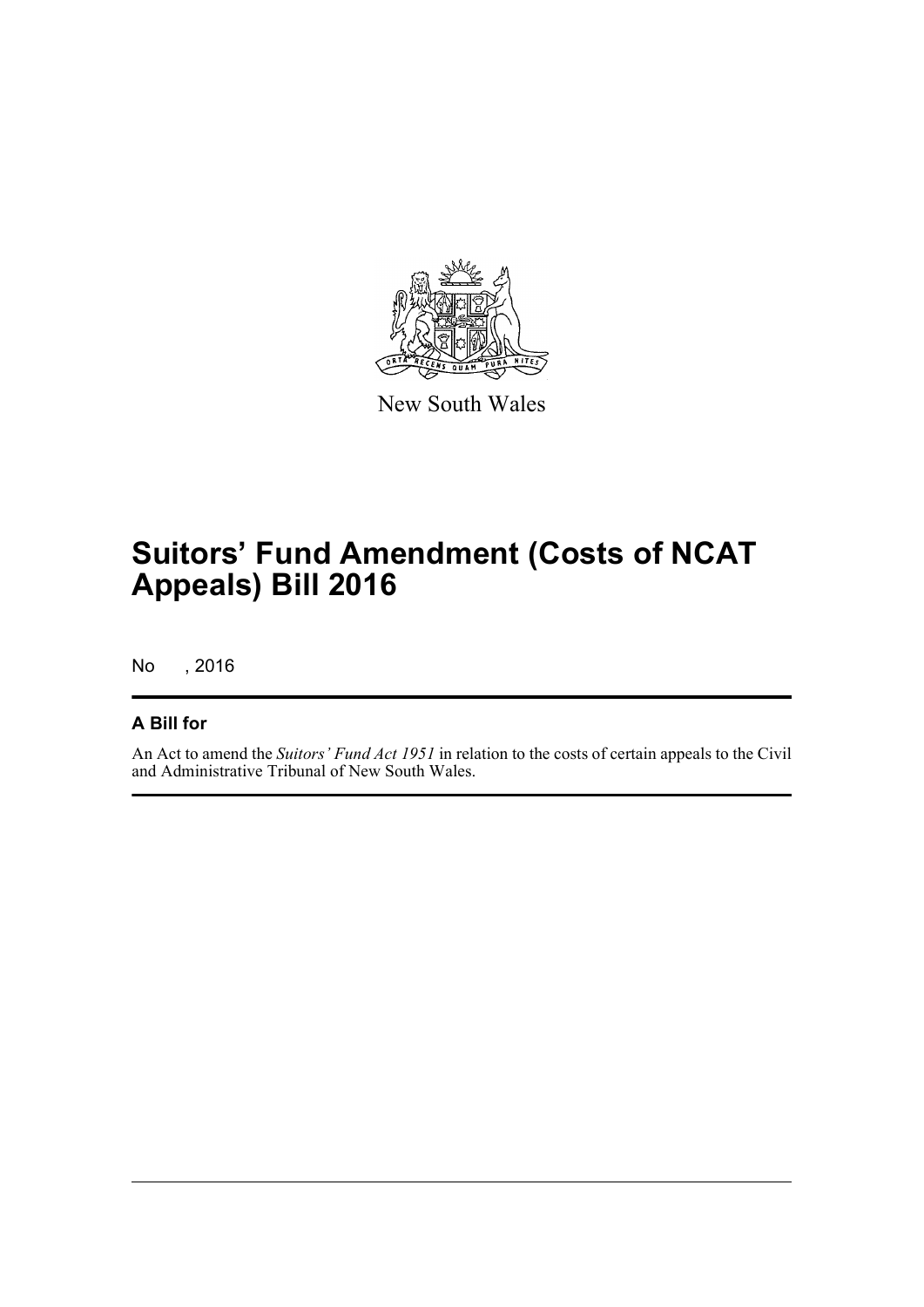<span id="page-4-1"></span><span id="page-4-0"></span>

| The Legislature of New South Wales enacts:                                |                |
|---------------------------------------------------------------------------|----------------|
| Name of Act                                                               | $\mathcal{P}$  |
| This Act is the Suitors' Fund Amendment (Costs of NCAT Appeals) Act 2016. | 3              |
| <b>Commencement</b>                                                       | $\overline{4}$ |
| This Act commences on the date of assent to this Act.                     | 5              |